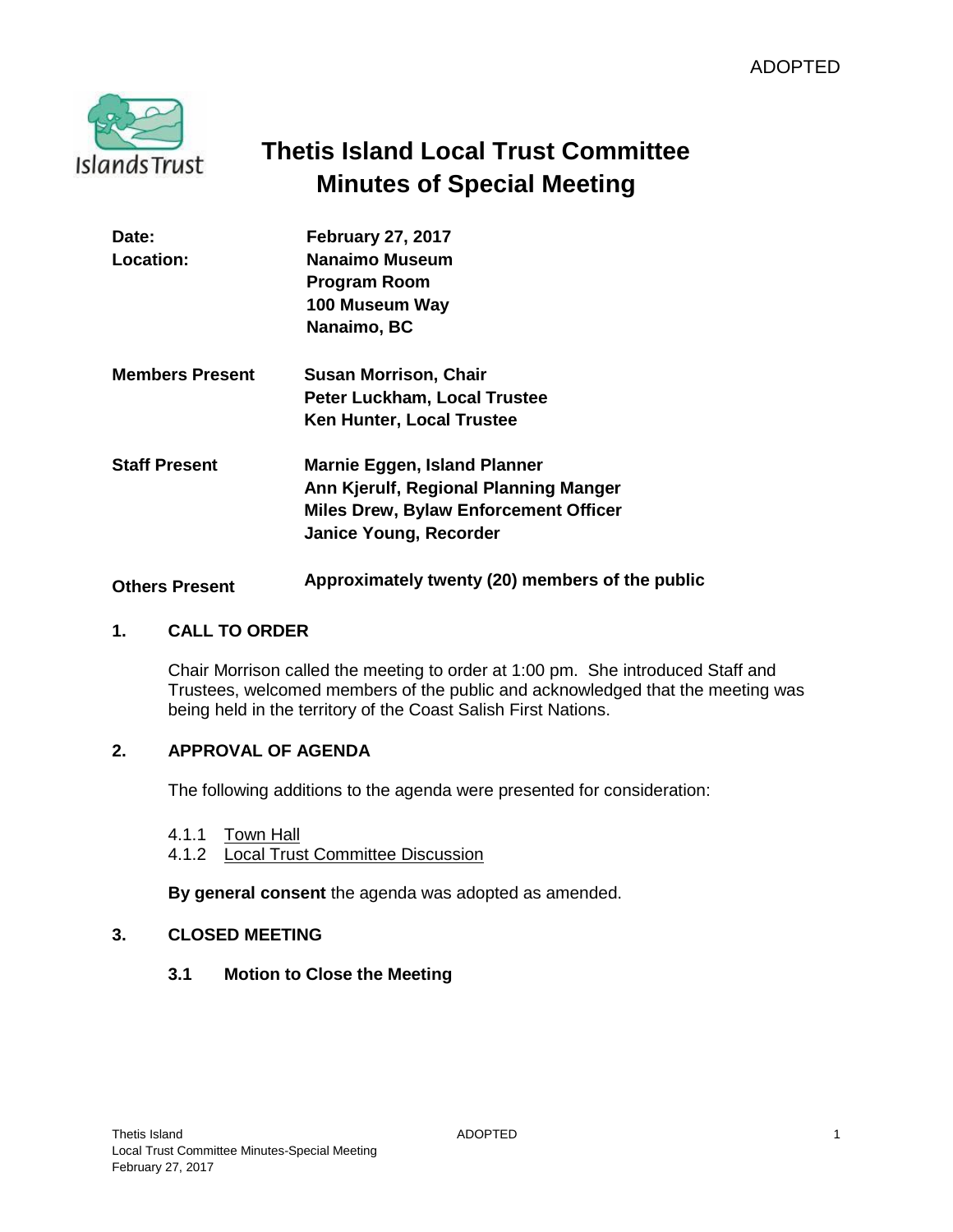# **TH-2017-010**

#### **It was MOVED and SECONDED**

that the meeting be closed to the public in accordance with the Community Charter, Part 4, Division 3, s.90(1)(d)(f) and (i) for the purpose of considering Adoption of In-Camera Meeting Minutes dated October 11, 2016, bylaw enforcement and Legal Advice that is subject to solicitor-client privilege, including communications necessary for that purpose and that the recorder and staff attend the meeting.

**CARRIED**

The meeting was closed to the public at 1:04pm

#### **3.2 Recall to Order**

The meeting was re-opened to the public at 1:34

#### **3.3 Rise and Report**

Chair Morrison stated that the October 11, 2016 Closed Meeting minutes were adopted.

## **4. LOCAL TRUST COMMITTEE PROJECTS**

## **4.1 Thetis Associated Islands Land Use Bylaw Amendment - Staff Report**

The Island Planner presented the Staff Report and:

- Reviewed the background;
- Highlighted two issues:
	- o Riparian Rights re: having a dock; and
	- o Human Rights re: having a dock; and
- Opened to public comments.
- 4.1.1 Town Hall
	- A member of the public asked if the- structure recently built along the shoreline on Ruxton Island was approved.
		- o Staff responded that the current bylaw allows this structure.
	- A member of the public asked if a moratorium can be put in place to prevent new structures on the foreshore until new regulations are established.
		- $\circ$  Staff responded that there is no tool for establishing a moratorium; the process is to work to amend the bylaw.
		- o A Trustee added that while "docks" are not permitted in this zone, that "equipment" is, and that presently "equipment" is not defined.
	- A member of the public commented that people need a safe way to load and unload from the boat onto the shore.
	- A member of the public commented that access is needed year round and that the rocks are often very slippery and dangerous.
	- A member of the public expressed mobility concerns and creating safe access to the properties.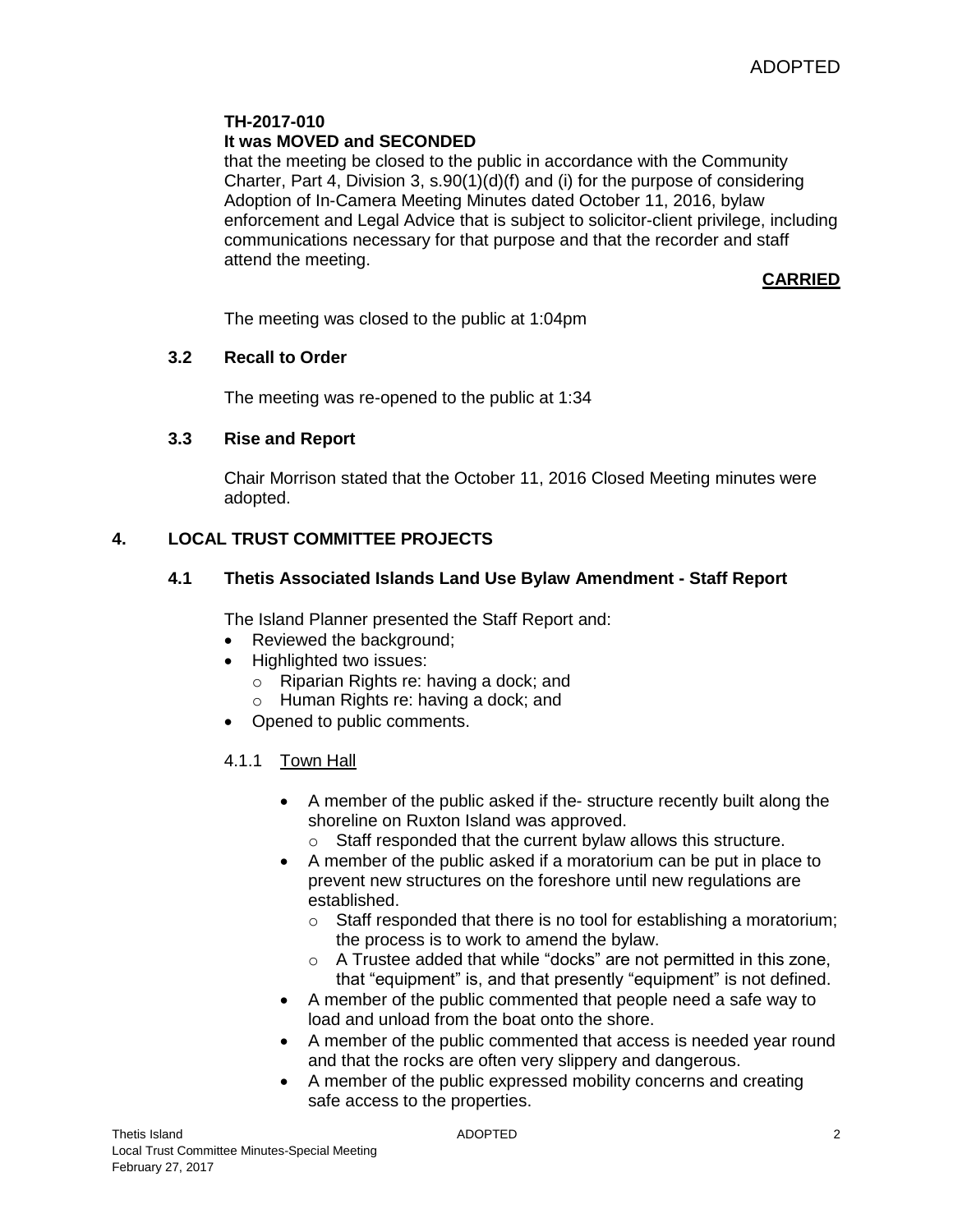- Members of the public voiced opinions both for and against docks on Ruxton Island.
- A member of the public commented that in spite of the claim of extensive consultation with the community, that this bylaw was voted on by a committee, and not by all property owners and that everyone should have a say on such an important matter.
- A member of the public gave a historical profile of docks on Ruxton Island and commented on the problem of safe access.
- A member of the public inquired about posting of letters addressing this issue and where they can be found on the website.
	- o Staff responded that correspondence related to projects and applications are available to view on the website; however, correspondence that includes personal/sensitive information will not be posted.

#### 4.1.2 Local Trust Committee Discussion

Staff and Trustees further responded to the Town Hall comments saying that the Local Trust Committee is here to serve the needs of the community; that public safety is not only important, it is a responsibility and that options will be explored, going on to discuss this issue with consideration of establishing community docks on Ruxton Island, keeping in mind the mandate of Islands Trust to serve and protect the environment.

Trustee Luckham projected slides showing potential locations for community docks and suggested enabling a community process for the development of community docks.

Chair Morrison referred to the Aging in Place program on Lasqueti Island, adding that while safe access is important, island living always has its challenges.

Further discussion followed, focussed on the Project Charter, timeline and budget.

# **TH-2017-011**

#### **It was MOVED and SECONDED**

that the Thetis Island Local Trust Committee amend the Project Charter by adding:

- Consideration of community docks on Ruxton Island, and
- Consultation with residents

to be " In Scope".

## **CARRIED**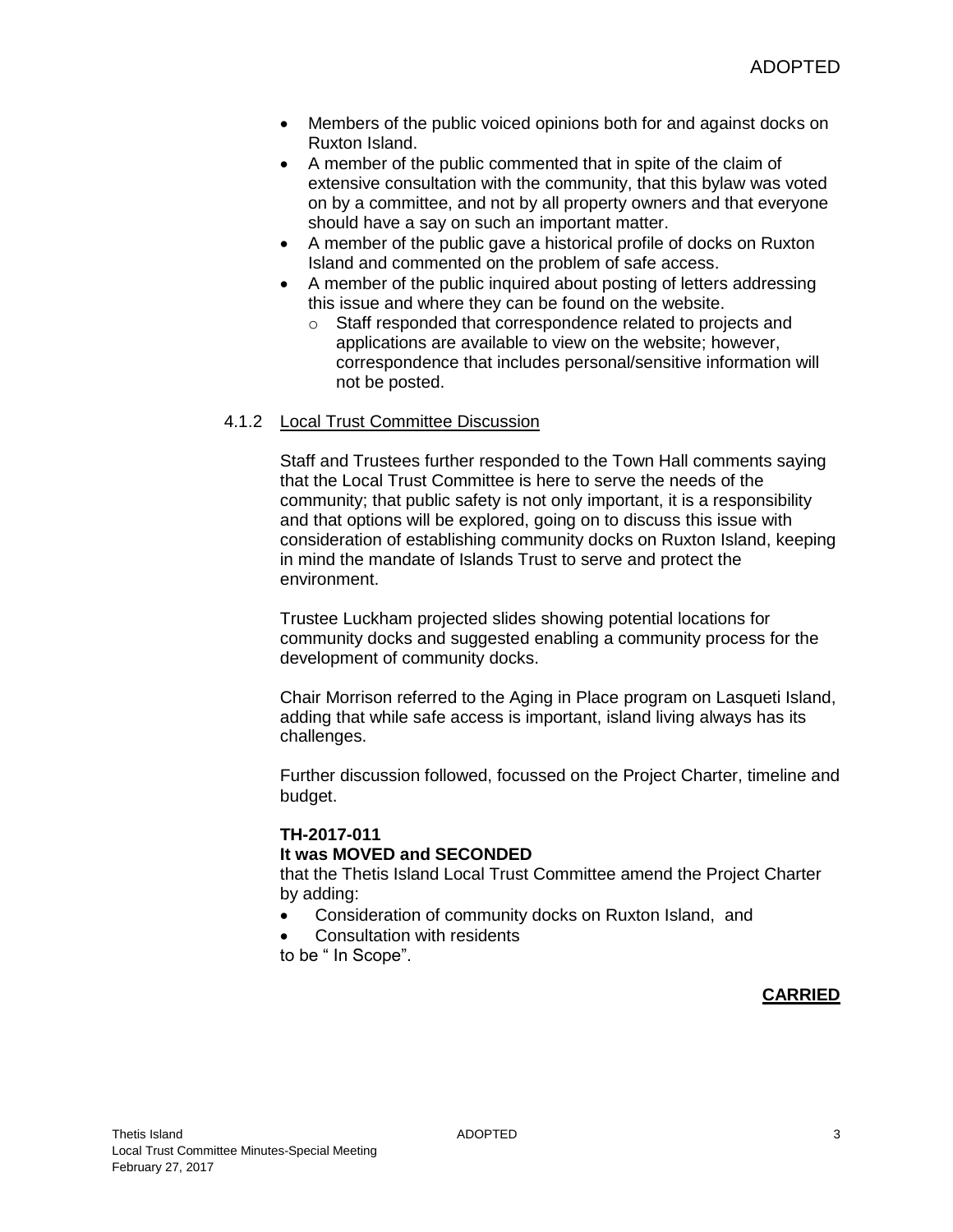# **TH-2017-012 It was MOVED and SECONDED**

that the Thetis Island Local Trust Committee request Staff to bring back an amended Charter and include a phased approach, as discussed.

# **CARRIED**

## **TH-2017-013 It was MOVED and SECONDED**

that the Thetis Island Local Trust Committee approve a budget allocation of \$1,200.00 from the Thetis Island Riparian Area Project 2106-2017 to meet the needs of the Thetis Associated Land Use Bylaw Amendment – Ruxton Island Private Moorage Structures Project.

# **CARRIED**

# **TH-2017-014**

# **It was MOVED and SECONDED**

that the Thetis Island Local Trust Committee approve a budget allocation of \$1,500.00 from the Thetis Targeted Official Community Plan/Land Use Bylaw Review Project 2017-2018 to meet the needs of the Thetis Associated Land Use Bylaw Amendment – Ruxton Island Private Moorage Structures Project.

## **CARRIED**

## **TH-2017-015**

## **It was MOVED and SECONDED**

that the Thetis Island Local Trust Committee request Staff to prepare a draft amending bylaw for Local Trust Committee consideration for the Thetis Associated Land Use Bylaw Amendment – Ruxton Island Private Moorage Structures Project that will:

a) Review Land Use Bylaw regulations relevant to Ruxton Island to remove ambiguities regarding the regulation of private moorage structures in order to effectively reflect the original intent of the Thetis Associated Land Use Bylaw to prohibit private docks or dock-like structures.

## **CARRIED**

Trustee Hunter stood opposed to this resolution.

## **5. UPCOMING MEETINGS**

Next Regular Meeting is scheduled for Tuesday, April 18, 2017 at 9:30AM at the Thetis Island Community Centre (Forbes Hall – Hunter Room), 292 North Cove Road, Thetis Island, BC.